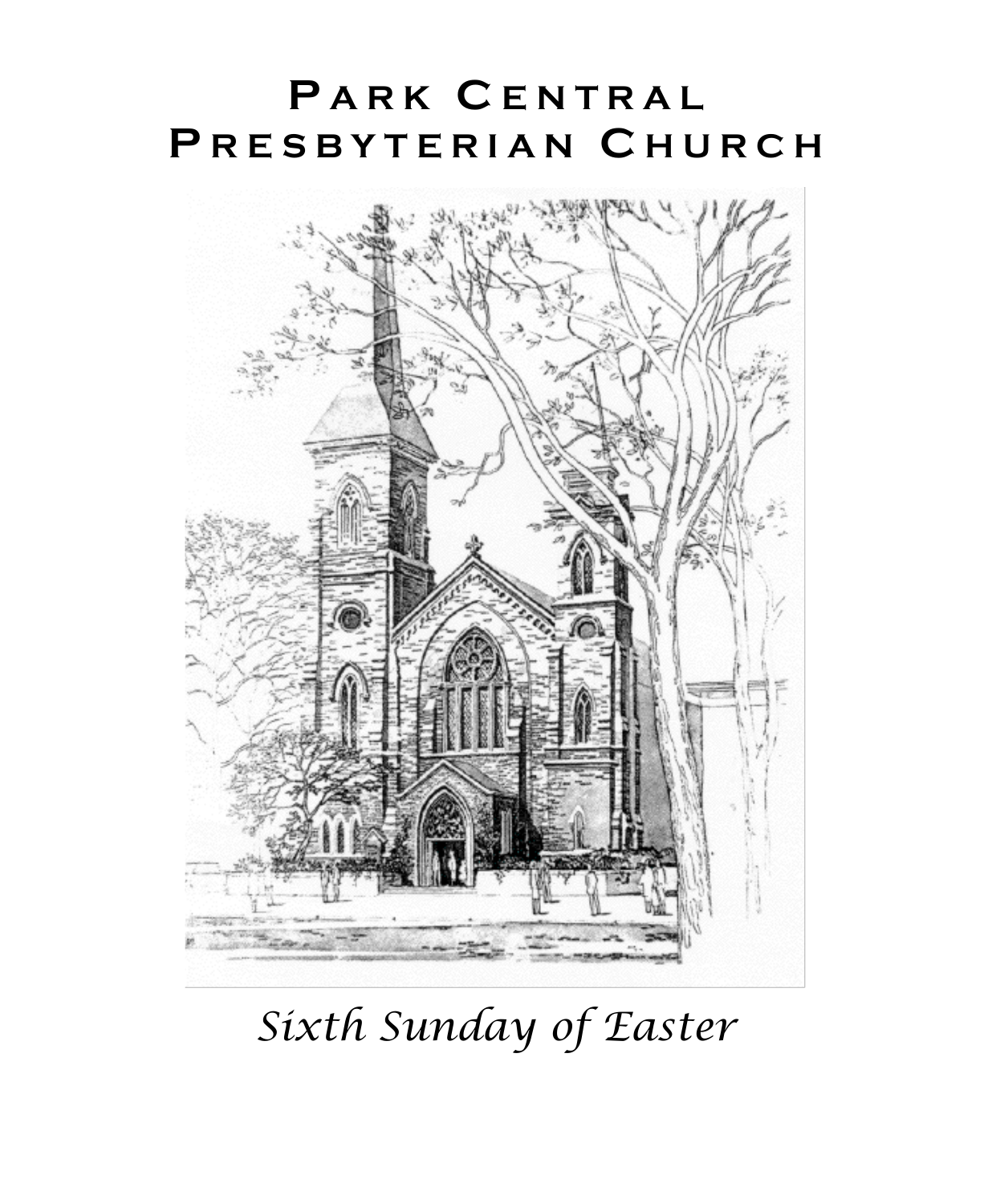#### **SIXTH SUNDAY OF EASTER** MAY 22, 2022 10:30 AM

\_\_\_\_\_\_\_\_\_\_\_\_\_\_\_\_\_\_\_\_\_\_\_\_\_\_\_\_\_\_\_\_\_\_\_\_\_\_\_\_\_\_\_\_\_\_\_\_\_\_\_\_\_\_\_\_\_\_\_

#### **Chiming of the Hour**

*The ringing of the bell invites us to quiet our hearts & minds as we gather for worship.*

#### **Words of Welcome & Announcements**

*Welcome to worship at Park Central Presbyterian Church! May you experience God's grace and love within the worship service.*

*Please wear a mask and maintain social distance from other household groups.*

### **W<sup>E</sup> GATHER IN GOD'S NAME**

#### **PRELUDE**

"Concerto in a minor" Antonio Vivaldi II: Largo

Dan Blumenthal, *violin*

#### **\*CALL TO WORSHIP**

Let the peoples praise you, O God; **let all the peoples praise you.** Let the nations be glad and sing for joy, **for you judge the peoples with equity and guide the nations of the earth.** Let the peoples praise you, O God; **let all the peoples praise you!**

**\*HYMN 277** O God, Our Faithful God O GOTT, DU FROMMER GOTT

**CALL TO CONFESSION**

**PRAYER OF CONFESSION Great God, you call us to move beyond our comfortable circles and into unfamiliar places** 

*\*Please stand if you are able to comfortably 05/22/22 pg. 2*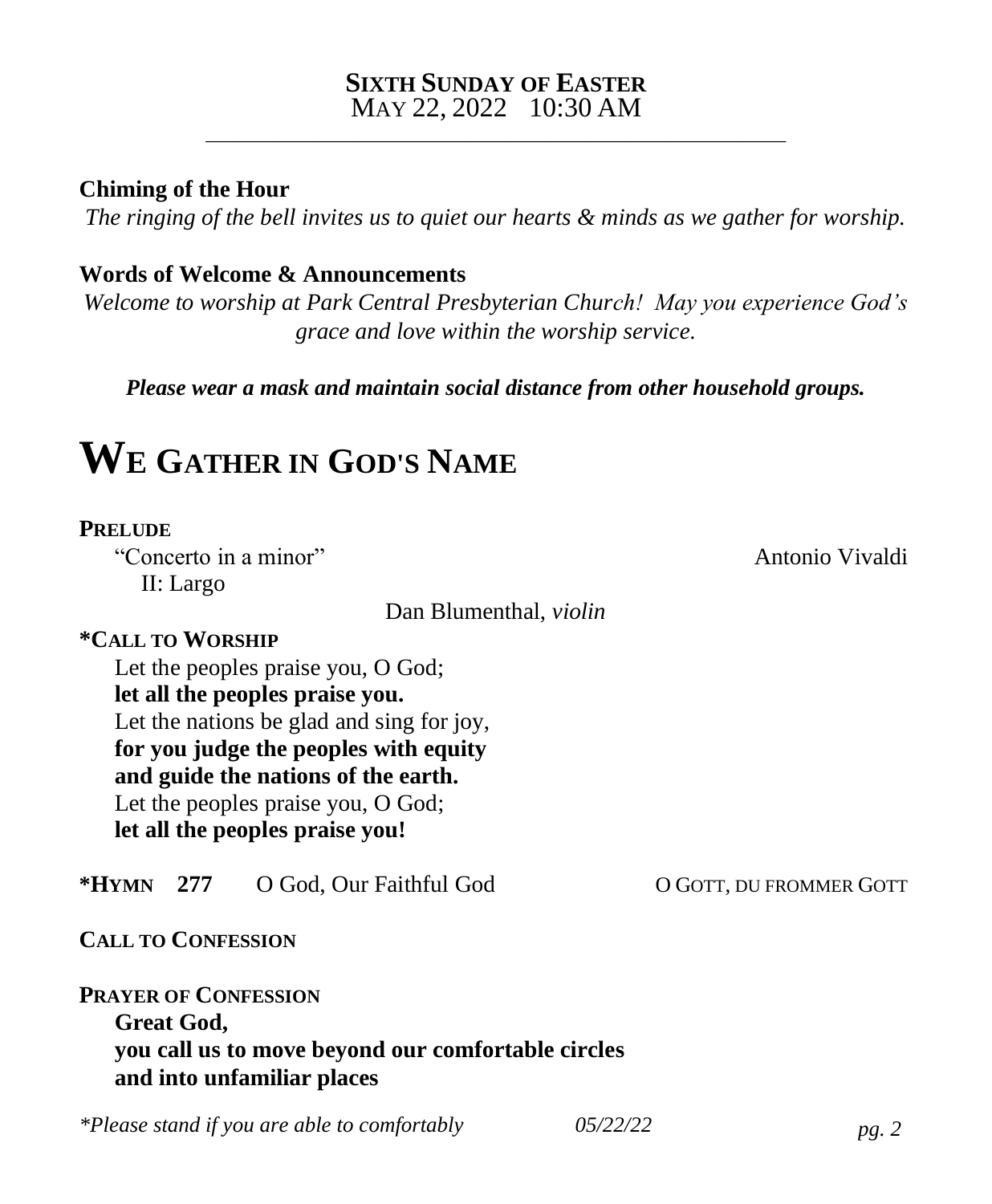**to share the good news of your love. Forgive us when we limit our possibilities and protect our hearts. Forgive us when we are too fearful to trust your commands and to risk our security. By the power of your Holy Spirit, fling wide the doors of our hearts this day as we hear your word of life, that we may open our lives to serve your world in love. In Jesus' name we pray. Amen.** 

#### **SILENT PRAYER**

#### **ASSURANCE OF PARDON**

**\*GLORIA** GLORIA PATRI

*Glory to the Creator, and to the Christ, and to the Spirit, One! As it was in the beginning, is now and ever shall be, world without end. Amen, amen!*

#### **PASSING OF THE PEACE**

**PRAYERS OF THE PEOPLE & THE LORD'S PRAYER**

**Our Father who art in heaven, hallowed be thy name. Thy kingdom come, thy will be done, on earth as it is in heaven. Give us this day our daily bread; and forgive us our debts, as we forgive our debtors; and lead us not into temptation, but deliver us from evil. For thine is the kingdom and the power and the glory, forever. Amen.**

# **WE LISTEN FOR GOD'SWORD**

### **THE FIRST LESSON** Psalm 67

<sup>1</sup> May God be gracious to us and bless us and make God's face to shine upon us,

*\*Please stand if you are able to comfortably 05/22/22 pg. 3*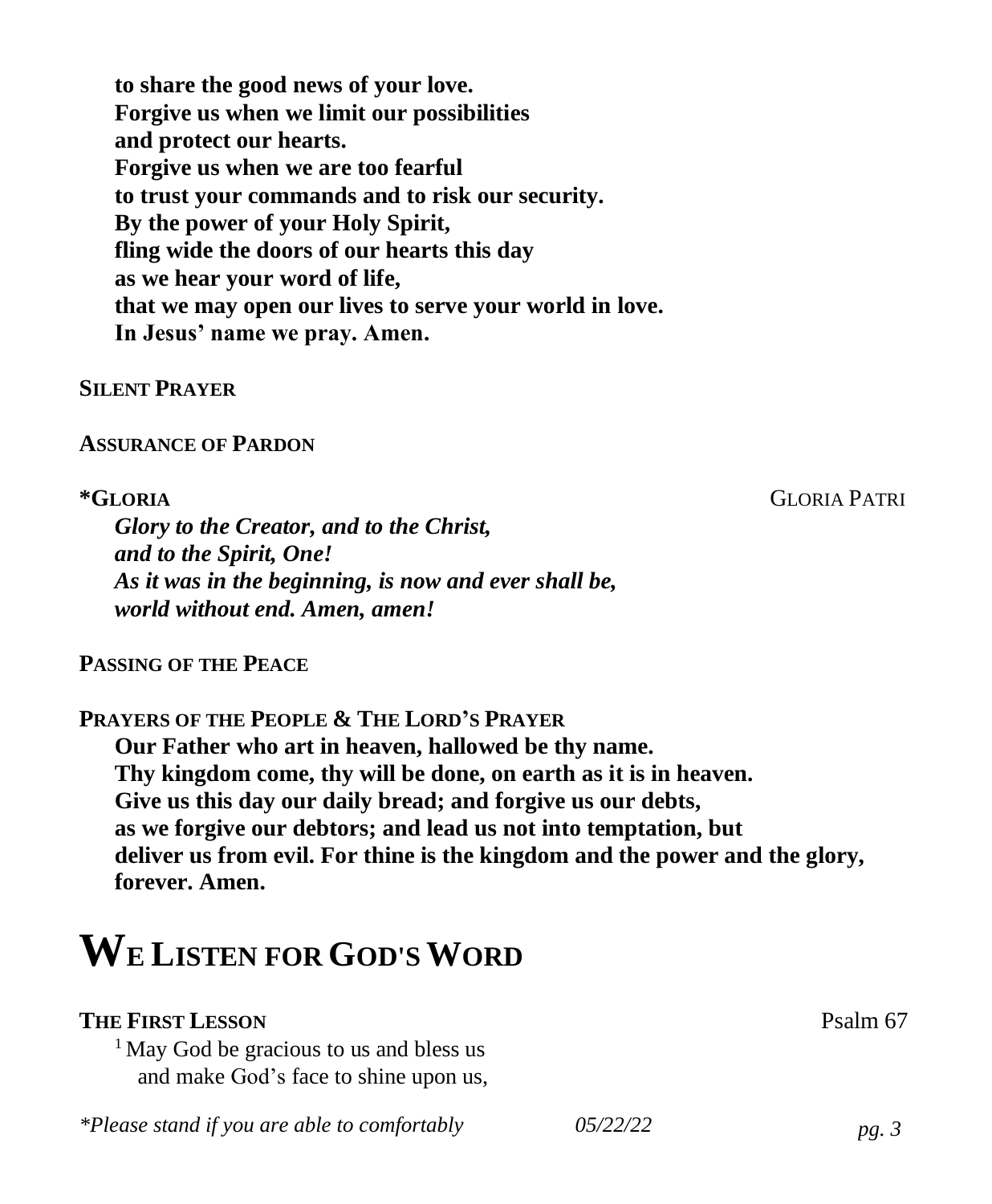<sup>2</sup> that your way may be known upon earth, your saving power among all nations.

<sup>3</sup> Let the peoples praise you, O God; let all the peoples praise you.

<sup>4</sup> Let the nations be glad and sing for joy, for you judge the peoples with equity and guide the nations upon earth.

<sup>5</sup> Let the peoples praise you, O God; let all the peoples praise you.

<sup>6</sup> The earth has yielded its increase; God, our God, has blessed us. <sup>7</sup> May God continue to bless us;

let all the ends of the earth revere God.

Leader: This is the word of God. **All: Thanks be to God.**

O God, Let All the Nations Praise You! Francesca LaRosa

**MUSICAL MEDITATION** Kent Bradshaw, *baritone*

Refrain: *O God, let all the nations praise you!*

*May God have pity on us and bless us; may he let his face shine upon us. So may your way be known upon earth; among nations, your salvation.*

*May the nations be glad and exult because you rule the peoples in equity; The nations on the earth you guide.*

*May the peoples praise you, O God; may all the peoples praise you! May God bless us and may all the ends of the earth fear him!*

#### **THE SECOND LESSON** Acts 16:9-15

<sup>9</sup> During the night Paul had a vision: there stood a Macedonian pleading with him and saying, "Come over to Macedonia and help us." <sup>10</sup> When he had seen the vision, we immediately tried to cross over to Macedonia, being convinced that God had

*\*Please stand if you are able to comfortably 05/22/22 pg. 4*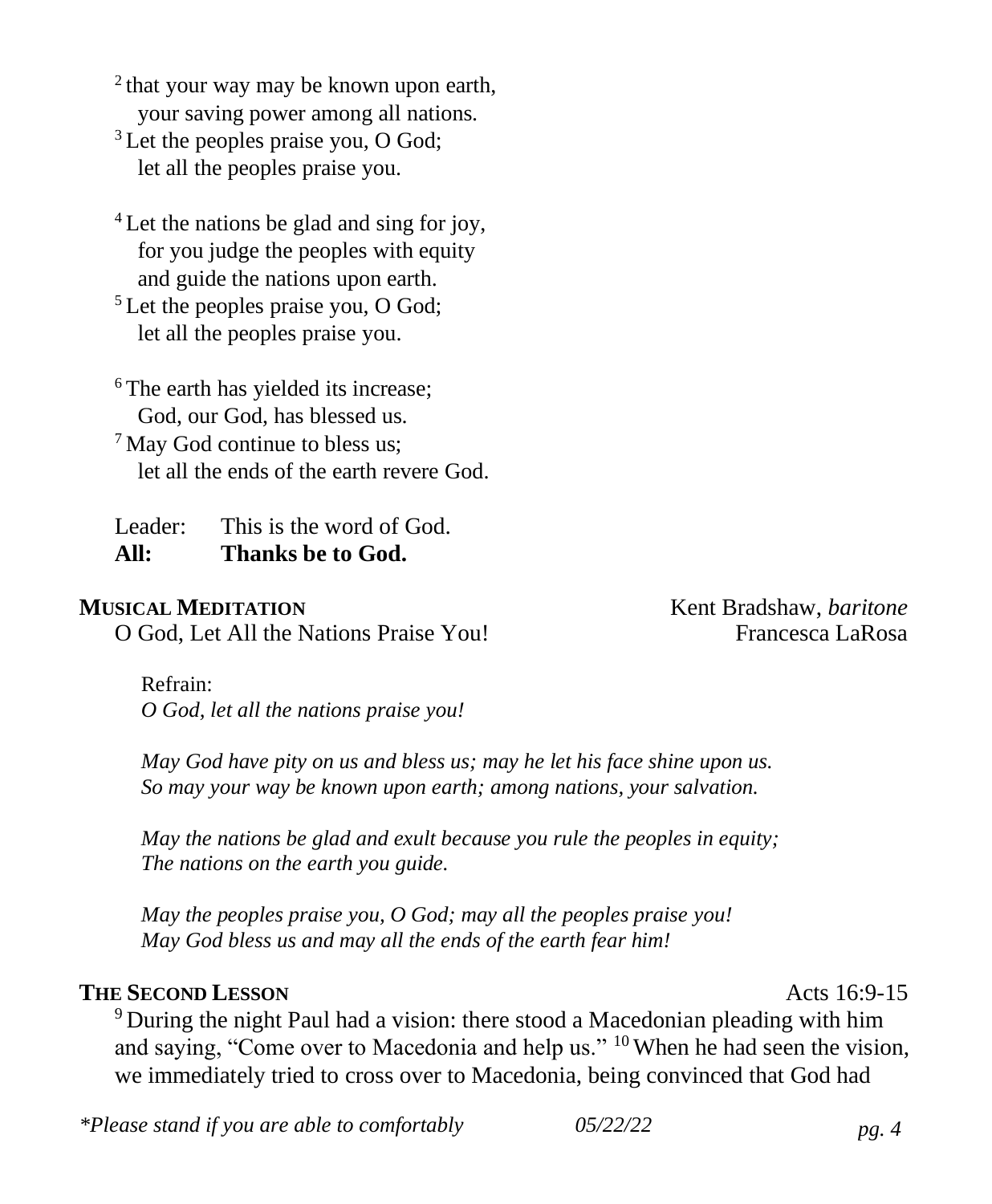called us to proclaim the good news to them.

 $11$  We therefore set sail from Troas and took a straight course to Samothrace, the following day to Neapolis,  $^{12}$  and from there to Philippi, which is a leading city of the district of Macedonia and a Roman colony. We remained in this city for some days.  $13$  On the Sabbath day we went outside the gate by the river, where we supposed there was a place of prayer, and we sat down and spoke to the women who had gathered there.  $^{14}$  A certain woman named Lydia, a worshiper of God, was listening to us; she was from the city of Thyatira and a dealer in purple cloth. Christ opened her heart to listen eagerly to what was said by Paul. <sup>15</sup> When she and her household were baptized, she urged us, saying, "If you have judged me to be faithful to Christ, come and stay at my home." And she prevailed upon us.

Leader: This is the word of God. **All: Thanks be to God**.

**SERMON** Sarah McTyre

#### **SILENT MOMENT OF REFLECTION**

## **WE RESPOND TO GOD'S WORD**

#### **DEDICATION OF GIFTS**

*You may place donations to the church in the offering plate as you exit. You may also send in a check or click Donate on the church website.*

#### **PRAYER OF DEDICATION**

| $*HYMN$ 343                   | Called as Partners in Christ's Service | <b>BEECHER</b> |
|-------------------------------|----------------------------------------|----------------|
| *BENEDICTION                  |                                        |                |
| <b>POSTLUDE</b><br>"Ceremony" |                                        | Jon Spong      |

| *Please stand if you are able to comfortably | 05/22/22 | pg. 5 |
|----------------------------------------------|----------|-------|
|----------------------------------------------|----------|-------|